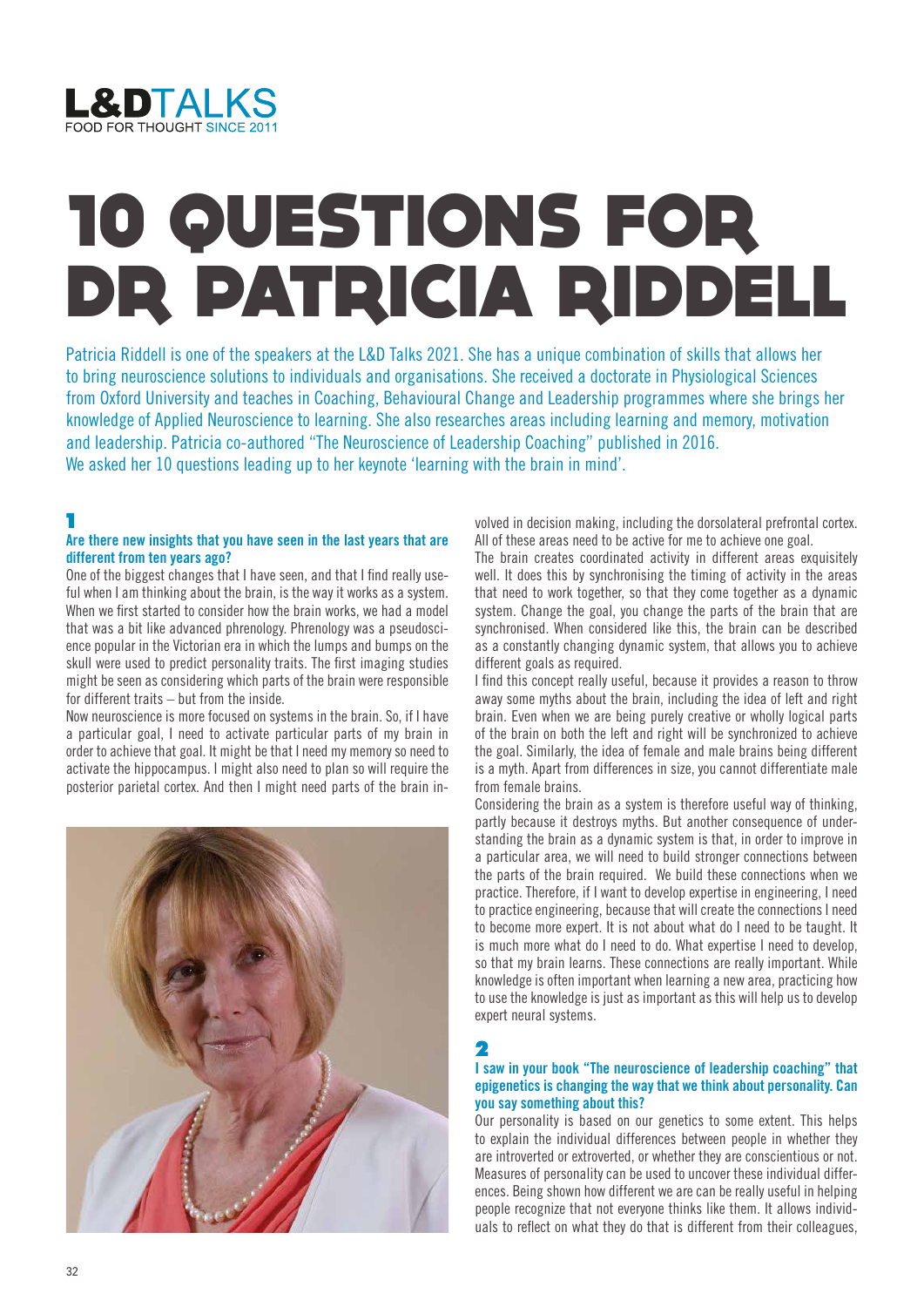



why these differences exist, and who this impacts the way that we work with others.

It is also useful to consider personality measures as a starting place that describes the way an individual thinks now. When we are able to reflect on the consequences of thinking in a particular way and how this affects our relationships with ourselves and others, we are able to consider whether this is something that we want to keep or change. With effort and perseverance, and the right strategy, it is possible to change our personality in ways that can be really helpful to our personal development.

## 3

### **We often here people who are older say they cannot learn anymore. How can we convince such people?**

You are right that some people have a strong belief that learning is harder as we grow older. The age at which it is all downhill varies - some people think 40, some 50, some 60 years of age. But there is very good evidence that this is not the case across all aspects of IQ. For instance, our ability to understand and remember and how to use words improves beyond 70 years of age. So long as you still are reading new material, you can still acquire new vocabulary. Other aspects of IQ, for instance reasoning, do not get better after about 40 years of age but they do not get worse. The idea that our brain stops learning at 40, 50 or 60 years old is just categorically wrong. But having that believe make it just almost a self-fulfilling prophecy because it stops us from trying to learn.

## 4

## **It is believed that people have to be challenged to learn new things so that work does not become boring. Do you think that it is good to challenge everyone?**

I think that any job can be boring or not boring, depending on how you approach it. Some people that have jobs that are quite repetitive can find engagement in finding the best way to do the job, trying different ways to do the same thing, or by being appreciated for their skills. It is not just the job. It is what you bring to the job and how you are appreciated for your contribution.

Another area that is gaining more support recently is the idea of creating roles that people want to do by individualising the job. Organisations that understand that they have employed individuals and not robots recognize the benefit of treating each employee slightly differently. By creating roles that best use the individual talents of employees, organisations create the conditions in which their employees will want to keep learning because they are being engaged. We also have to accept that there are some jobs which are not very interesting but have to be completed. It can be useful when considering who will do these jobs to understand more about motivation. Motivation can come from external source (e.g., money, pressure or ego) or from intrinsic sources (e.g., autonomy, purpose, belonging or personal growth). Research suggests that being intrinsically motivated results in greater job satisfaction. But how might an employee be intrinsically motivated to do something that is not very interesting? What research has shown is that people remain intrinsically motivated when the job they are doing meets their values – even when they find it boring.

My own example of this is when I have large piles of exam papers to mark. Reading many versions of the same essay is not very interesting. But one of my values is teaching people to be independent learners and therefore the feedback I can provide is valuable to them. In this way, the job meets my values.

Organisations can tap into employee values by reminding them of the purpose of the work rather than focusing on just the output. This will help employees to feel more engaged with their work as it is more likely to connect with their values.

## 5

## **There are have been so many development and scientific papers in the last decade concerning the brain. Is there something new from this research that we should be aware of?**

If I had to say one thing that recent research has taught is that to really learn employees need to be willing to try and unafraid to fail. It is also to be in the first place. Blame cultures get this wrong since they ensure that employees will not try for fear of the consequences of failure. This is just the wrong way to do it.

When organisations make it safe to fail, employees can be more creative and are more willing to learn. And then when they do make mistakes, they can learn from these. The optimal conditions for learning and development is to want to grow, and to recognize that growth comes not just from doing things better, but from doing things worse and learning from your mistakes.

## 6

#### **How well do people retain of their learning? Is there a link between learning outcomes and the brain?**

When we consider how the brain learns, there are positives and negatives.

One positive is that the brain evolved to learn. In my session, I will talk about how the brain learns across the lifespan. The message is certainly one of hope.

What often stops us from learning is not our brains. It is our beliefs about our ability to learn. When this is understood, and some incorrect beliefs are changed, people are more willing to commit to learning. It is important both for individuals to understand that their beliefs are wrong but also for leaders to be aware of how their beliefs about who can or cannot learn can affect the organization. If a leader believes their team cannot learn, they are correct because they will have created a self-fulfilling prophesy. For this reason, it is important for leaders to understand the learning capability of the brain.

The more negative aspect of the brain comes from understanding memory, what it is and what it is for. Learning is impossible unless you remember what you have learned. We might think that memory is like a video that takes in all the details of each learning situation accurately. But memory is not like this – and for good reason. I will explain why at the conference.